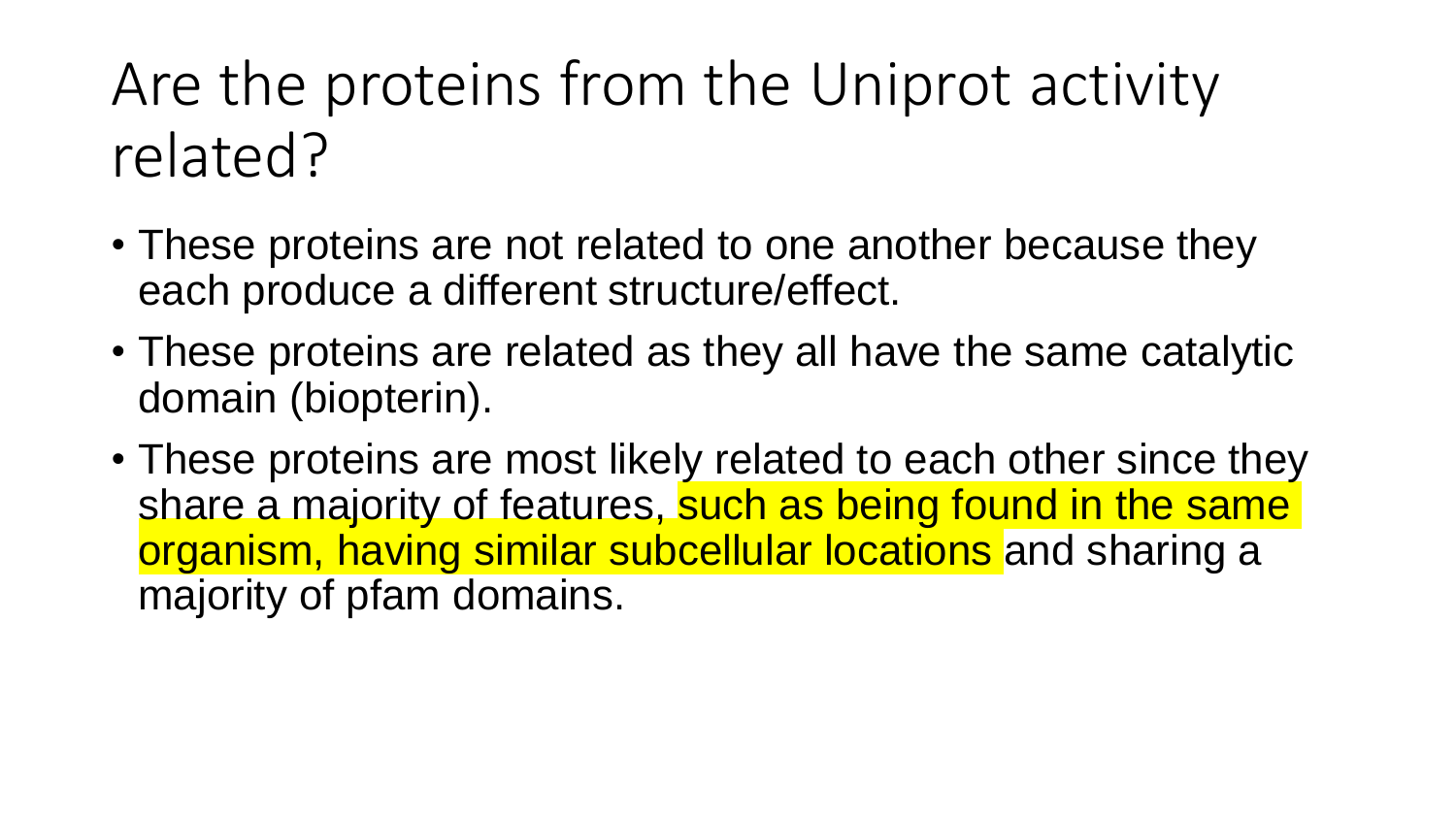| Database                    | For the last hit |             |       | <b>Taxonomic</b><br>range of hits | Number of<br>hits in<br>human? | <b>BLAST RID-</b><br>last<br>character | Number of<br>sequences<br>in database |                                |
|-----------------------------|------------------|-------------|-------|-----------------------------------|--------------------------------|----------------------------------------|---------------------------------------|--------------------------------|
|                             | %QC              | e-<br>value | % ID  |                                   |                                |                                        |                                       |                                |
| Nr                          | 100              | 0.0         | 92    | Placentals                        | 20                             | 6                                      | 340795435                             |                                |
| Refseq_proteins             | 100              | 0.0         | 91.37 | Placentals                        | 2                              | 6                                      | 185399577                             |                                |
| Modelorganism<br>(landmark) | 11               | 0.006       | 44    | Eukaryotes                        | 9                              | 6                                      | 438637                                | $\blacksquare$<br>$\mathsf{S}$ |
| <b>Uniprot</b>              | 15               | 4e-04       | 40    | Eukaryotes                        | 4                              | 6                                      | 475372                                | F<br>h                         |

**Many very similar hits, many from human**

**Many very similar hits, but few from human**

**Many hits from human, even some bad hits. This is good!**

**Fewish hits from human, even some bad hits. Is this good or bad?**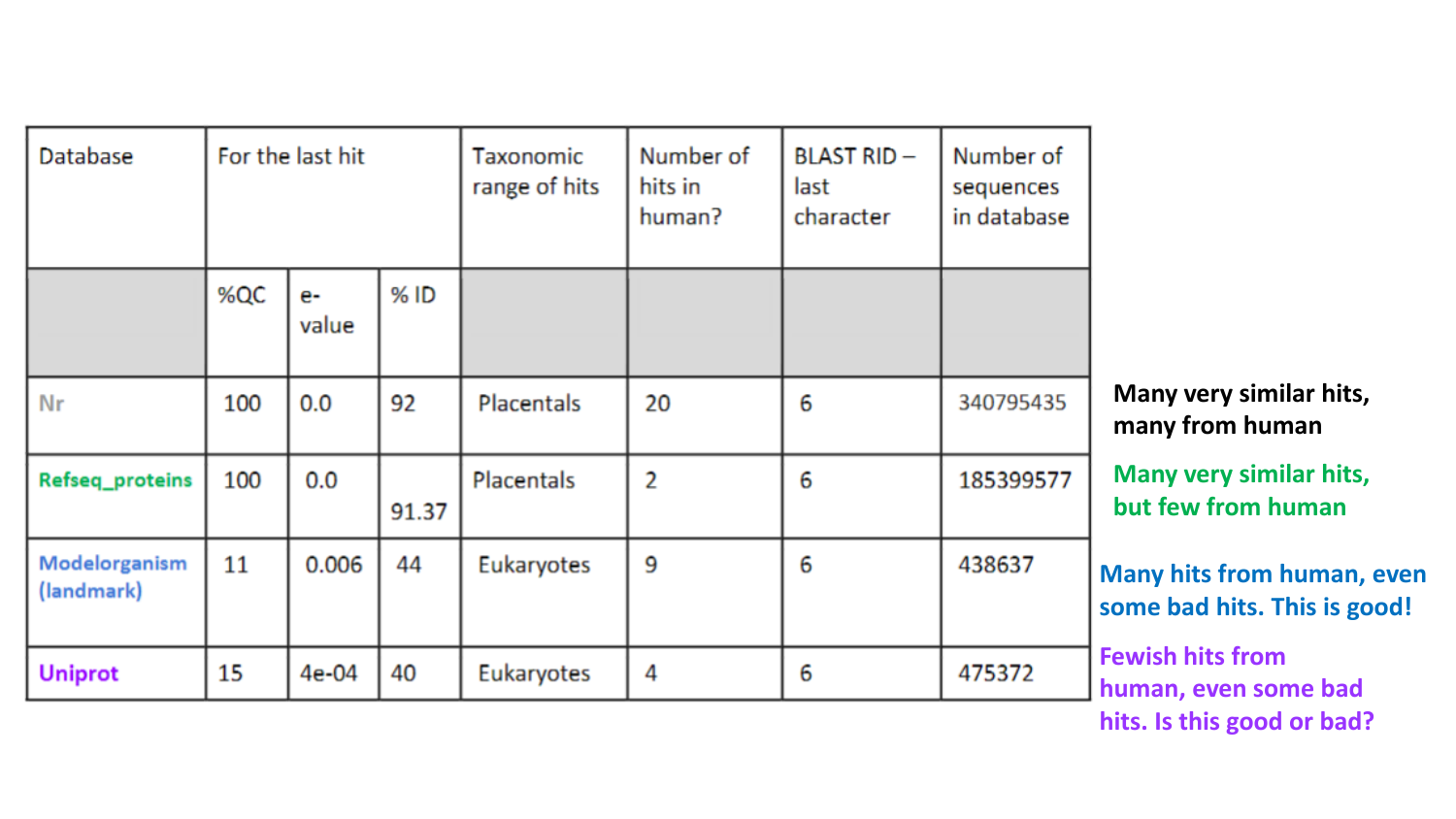Lots of sequences that are very similar. Many proteins are represented multiple times because they may differ on the nucleotide level but not o the amino acid level.n Lots of sequences that are similar but only 1 reference protein per transcript Only 1 reference protein per transcript for a set of model organisms Random assortment of sequences nr Refseq\_protein Landmark Uniprot Search with default setting yields very similar sequences. Search with default setting yields similar sequences. Search with default setting yields more diverse sequences. It depends! But mostly diverse. The least inconclusive of a species has a homolog or

not…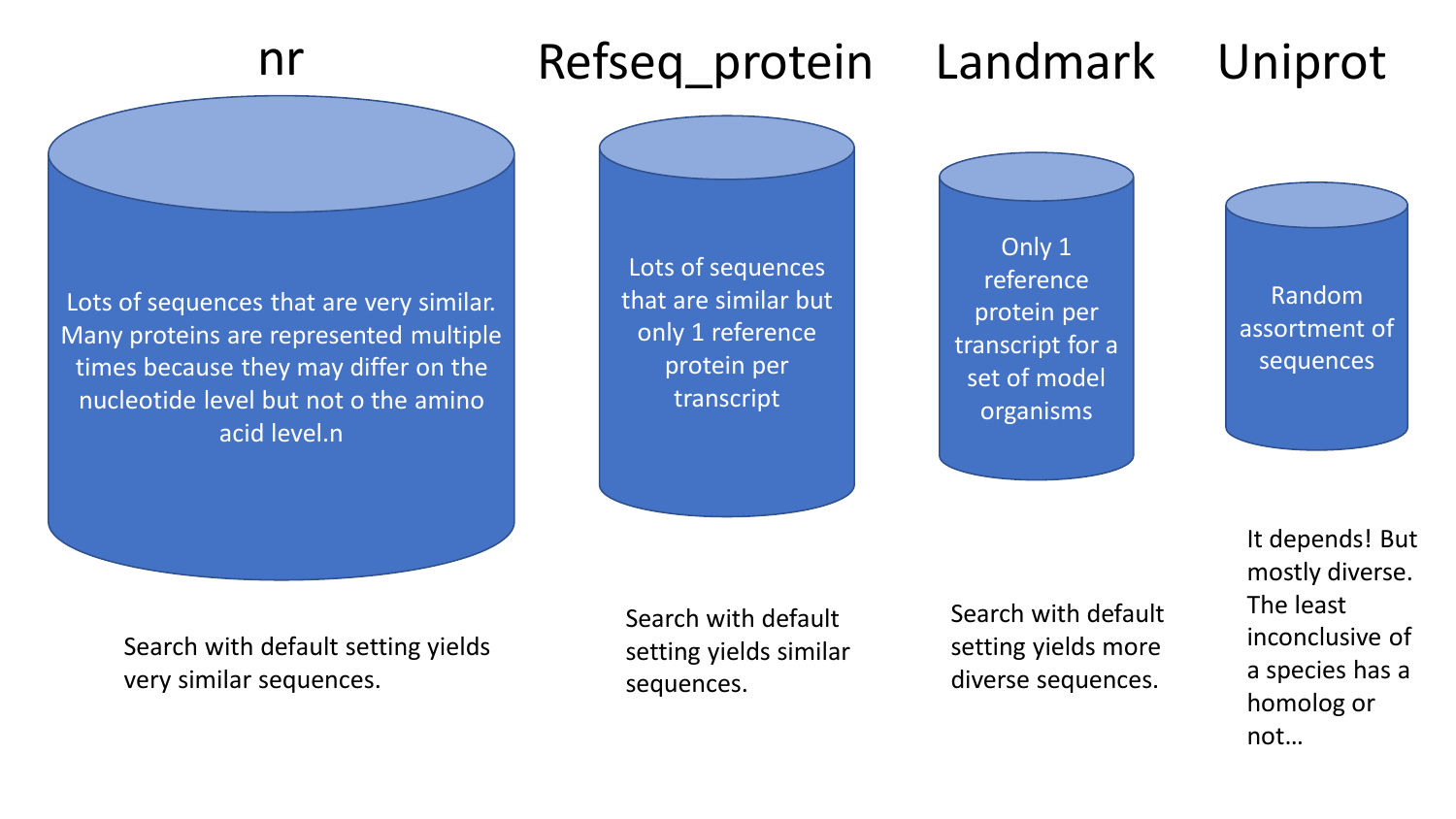| Name             | Length   | Protein accession | GenelD |
|------------------|----------|-------------------|--------|
| <b>PAH</b>       | 452 aa   | NP_000268.1       | 5053   |
| <b>PAH</b>       | 452 aa   | NP_001341233.1    | 5053   |
| PAH isoform X1   | 240 aa   | XP_016874859.1    | 5053   |
| TPH <sub>2</sub> | 490 aa   | NP_775489.2       | 121278 |
| TPH1             | 444 aa   | NP_004170.1       | 7166   |
| TH isoform b     | 497 aa   | NP_000351.2       | 7054   |
| TH isoform X1    | $501$ aa | XP_011518637.1    | 7054   |
| TH isoform a     | $528$ aa | NP_954986.2       | 7054   |
| TH isoform c     | 524 aa   | NP_954987.2       | 7054   |

## **Many proteins, but only 4 genes:**

Alternative splicing -> protein isoforms

Isoforms may be very similar, may just differ by one or two amino acids in length, but can also be very different in length.

## **Are there paralogs in this table?**

Yes, different gene ids in the same species

## **Are there orthologs?**

No, all are from the same species. Why can there not be orthologs from the same species?